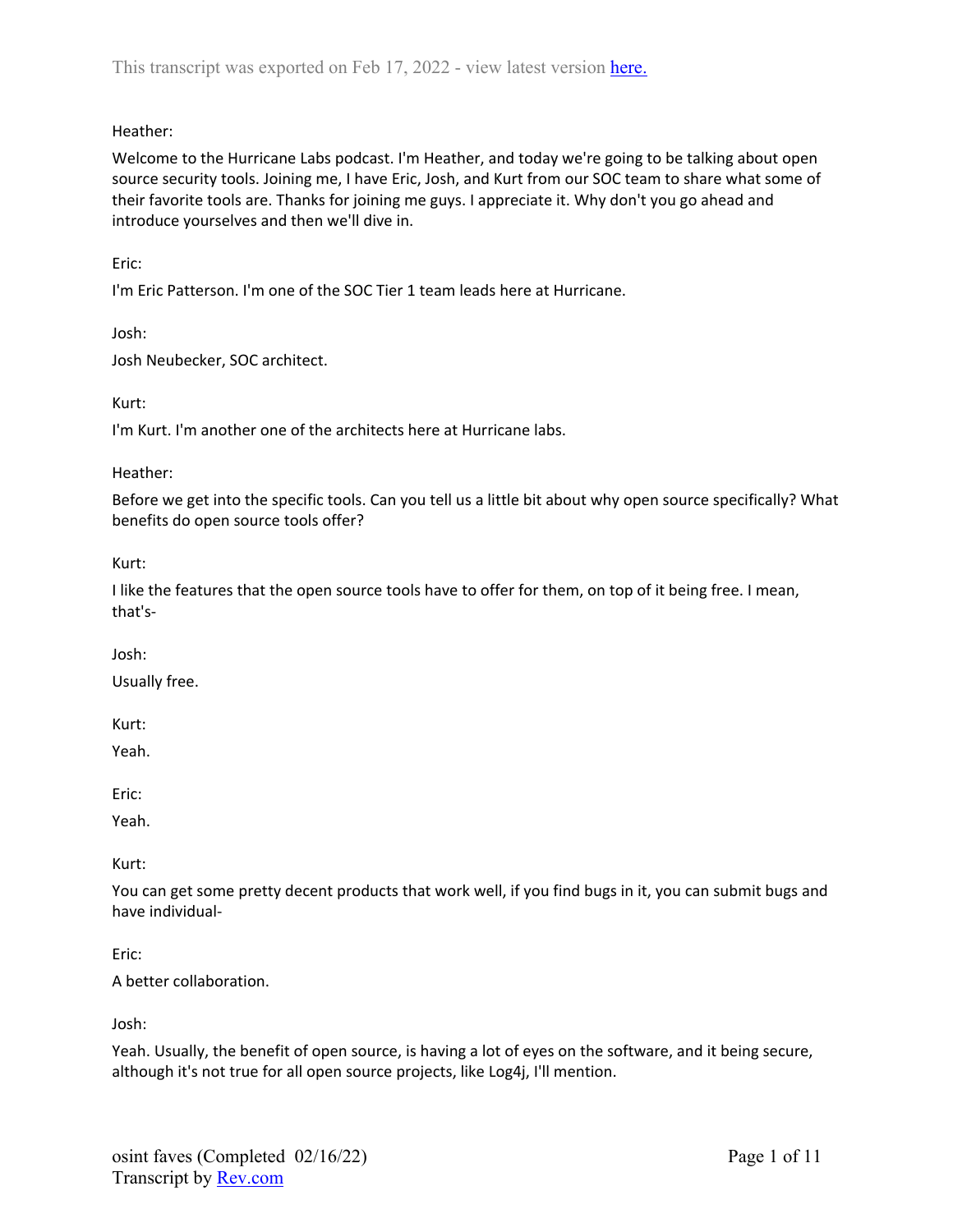I was literally just about to say, "Well, that was open source."

## Eric:

Yeah. One of the things to always remember also with open source is never use any default passwords that are included in their configs. Always make sure you're changing that to something, personal.

### Kurt:

That goes for anything, man.

### Eric:

Yeah, anything, but especially using any kind of git open source software.

### Heather:

All right. Let's go ahead and start with some of your favorite tools for just basic security measures. And then we'll look a little bit more specifically at testing attacks, and detections, and researching IoCs. What are your favorite tools to use when setting up or strengthening your security stance?

### Eric:

Well, as far as for me, one of the things I like a lot, is a good password manager. It can definitely help, and keep an environment more secure, not having your users writing things down, or keeping things stored in plain text. And, as far as a good open source password manager, Bitwarden has always a go-to for me with that. It offers a pretty robust encryption, with salting, and pretty deep encryption on it. And, it also allows for OnPrem hosting, if you'd like to put it on your own Linux server, store it on-prem, have your own instance of it, manage it yourself, you can do that, or you can use the cloud-based service that they offer for free, which is very secure, and hosted very well. I've never had issues with it. They also have Android apps that tie in very well with it, and browser extensions that work great. It's a nice alternative to LastPass, which has shifted recently in their pricing model. And now, especially for personal use requires you to either use mobile or desktop, and if you want to use both, you have to pay. Whereas, Bitwarden, you can run it yourself, keep it free, and not have to worry about that.

## Kurt:

I'll tell you what though, as far as Bitwarden, because I also use it personally, the mobile app does a fantastic job from the phone. I've had no problems with it. You can set up to unlock with your fingerprint, and from there you simply have it input or even create passwords for apps, as well as things on your browser.

## Josh:

Yeah. I like the interface for it on the mobile link, even better than something like LastPass, and the sharing on it is also great.

Eric:

Yeah. It's definitely a lot cleaner interface.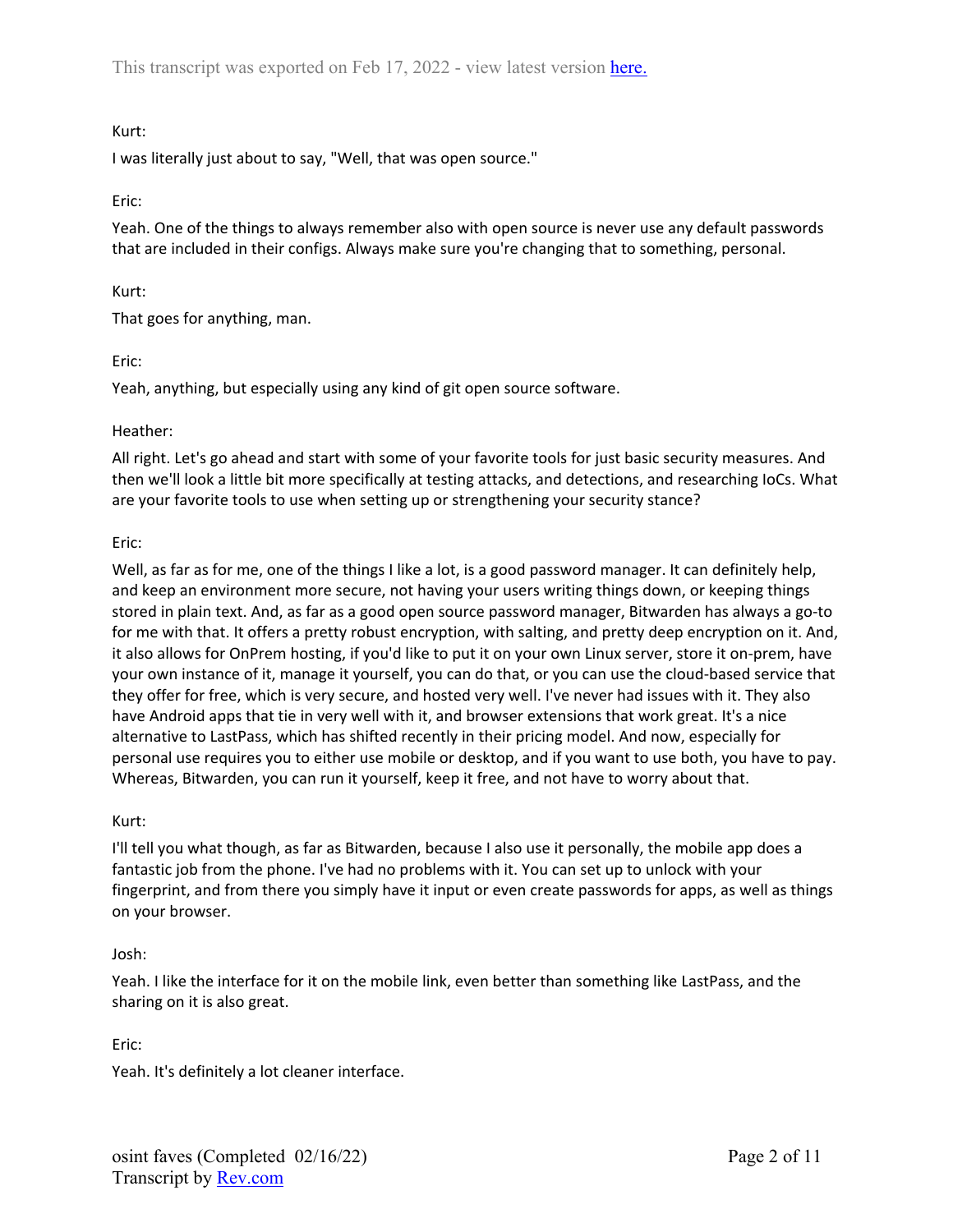# Josh:

As far as general recommendations for security for everyday people, uBlock is open source, protect you from a lot of the nonsense on the internet.

## Kurt:

Not only that, man, it makes YouTube not suck.

# Eric:

Yeah. I would highly recommend uBlock, especially the ability to add custom block lists from various sites, there's a lot you can do with it, and it definitely is a big form of protection for-

# Kurt:

I just think for even usability on sites, put the whole protection aspect out the window, if you turn that off and go to majority of websites... Hell, if you went to a news page website, the amount of intrusive advertisements and everything, that's just blasted everywhere, I'd say uBlock does a pretty good job getting rid of all that.

# Eric:

Oh yeah. It's so effective. I've seen, there was a recent court case where people, they were trying to say that uBlock, and similar ad blockers were copyright infringement, because they were changing the structure of the website by blocking the ads, but that got tossed out.

# Kurt:

Good, because literally what they do with some of the ads, is almost similar to malware in some ways, and how interested they can be on your browser. To fight the stupidity of ads.

## Josh:

And, it doesn't just block ads either. It also will protect you from phishing, and malware. It maintains block lists for those as well, just shady sites.

## Eric:

Yeah. It's definitely something, anytime I get a new PC or a new laptop or anything, it's the first thing I install on the browser. Because, trying to browse the web anymore without a competent ad blocker, is just annoying most of the time.

# Kurt:

I don't know if we're going away from Open Source tools at this point, but two browser add-ons that are fantastic is HTTPS Everywhere. I think Firefox, now Chrome, if you go into settings, there's actually an option to force HTTPS browser wide. It won't let you do anything over HTTP, which I would recommend turning on, and then Dark Reader, maybe not from the security realm with things. But, if you're staring at a computer for eight hours a day, that helps your eyeballs from falling out, it basically just changed a lot of the light on the page, to more of a dark mode that you'd find in the Windows operating system, or Mac or something. That's pretty good.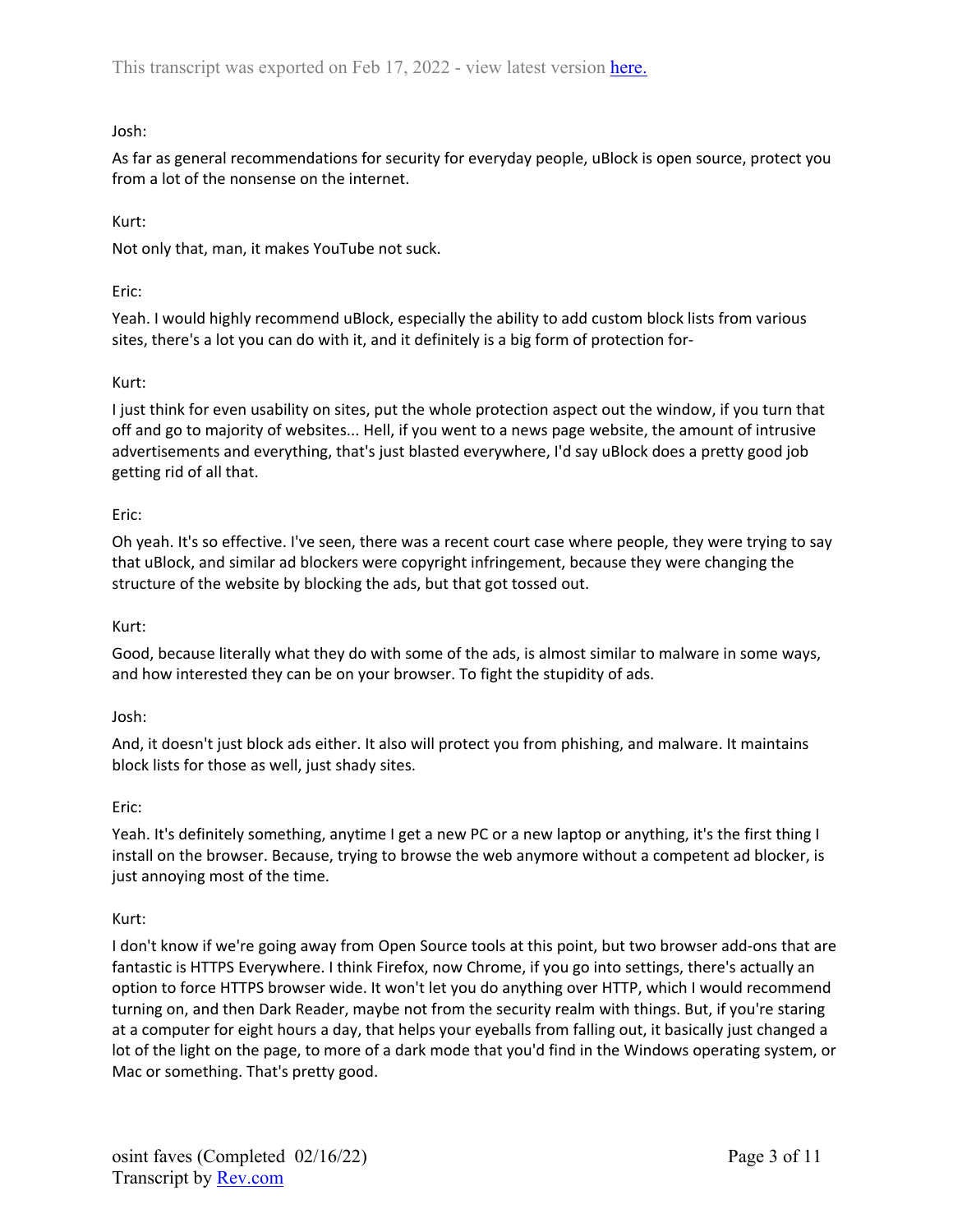# Eric:

Yeah. I definitely like Dark Reader a lot. I know some sites are a little incompatible with it, but it's easy enough to flip it on and off for those. But, for working early mornings or something, in an office, in a dim environment, sometimes it's nice not getting blasted with a bright white light when you're visiting a webpage.

## Heather:

What about your favorite tools for testing attacks and detections?

## Josh:

I'm constantly using Splunk's Attack Range project, for building up test environments in AWS, to run attacks, test detections, tell write a lot of our searches, and come up with quality things that actually detect what we're looking for. It works with AWS, using Terraform, and it also has a local version using Vagrant and Virtual Box, if you want to go free. But, it takes a little work to get that working. It also includes another open source project that's built into Splunk Attack Range, which is Atomic Red Team, which is a project for simulating normal attacks that you would see on a network, or from a pentest team, things like dumping passwords, or installing some kind of persistence. You can run those Atomic Red Team, atomics, they're called, to test to run a detection, and you can have a search up and Splunk to see whether it detected the atomic.

# Kurt:

Well on top of that, Josh, I just think the ease of use, of being able to set up the Splunk Attack Range, and be able to a) have all the data automatically forward to Splunk. So, we can not only write SPL quickly, we don't have to mess around with setting up forwarders or anything. You can literally choose if you need X amount of work stations, or your server PC whatnot, post AWS.

## Josh:

It has a couple options. It limits you to one domain controller, and one server, unless you go and modify it yourself.

## Kurt:

Gotcha. I just know we've done multiple workstations before.

## Josh:

Yeah. I know, with the Azure integration, you can spin up windows clients, but not with the AWS version. For Windows, that's the downside to Attack Range, is that you're limited to the systems that they have, and you can turn them on and off, just with a flag and the config. You can have a DC, a server, an IDS, Splunk server, of course, Kali.

## Kurt:

See, the thing that's been really nice in my opinion, is just being able to start a brand new AD set up, and it can figure what you need in it for a specific exploit you're trying to test, or even just trying to figure out what logs are created from specific settings getting changed in AD configurations.

Josh: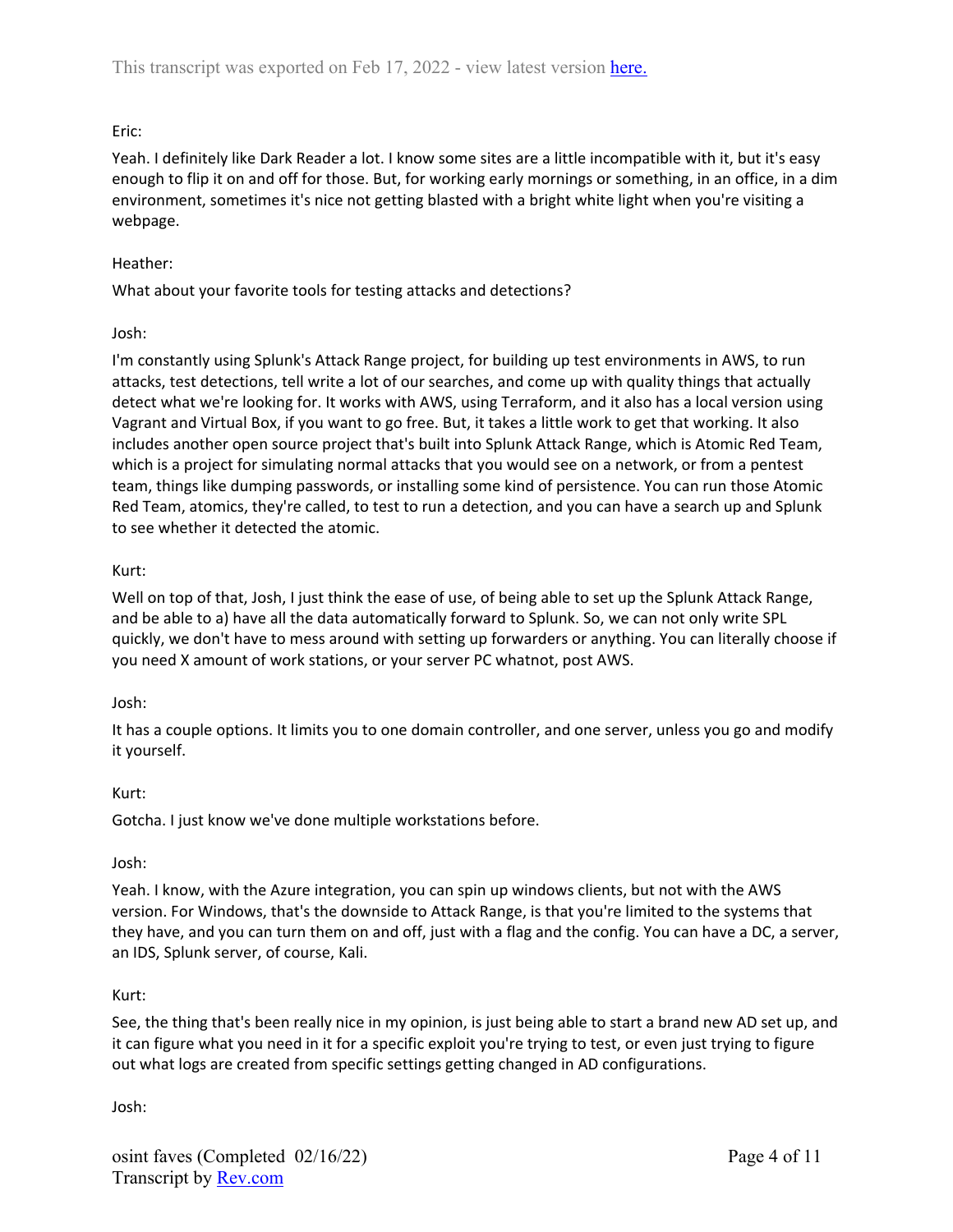Yep. And, it has a lot of great logging, right out of the box, with syslog process monitoring, looking at registry. Also, all the Windows logging that's available, you can turn on, pretty much every single Windows log, just in the config. It also has Stream, so you can get HTTP, DNS logs from there. And, also once you spin it up, if you're trying to run a specific detection, you can always turn on that logging yourself, and the forwarder's already there, you just set up the monitor.

## Kurt:

And, since it's hosting AWS, if you're collaborating with a team that is across the United States, so you don't have a VPN into the local network, which maybe you had your setup posted. It's really easy to log into the GUI's, you're just hitting a public IP.

### Josh:

Yep. And, there's a configuration for a whitelist, so it's pretty safe. So, only the IPs on a whitelist can access the hosts.

### Kurt:

Because, I don't think I've been with you Josh, when you've done some of the Atomic Red Team side of it, can you go through the process a bit, of how you would use that with an Attack Range?

### Josh:

Yeah. I have a Docker container that you can pull, that has all the configuration and stuff. And, you have that on your local host. You pull down that Docker container, you configure the configuration file for it, tell it your AWS credentials, and you tell it what servers you want to spin up. And, you just run build, wait 15 minutes or so, and then you have that up in AWS. And, once you have that, you can just start running your tests, RDP into the Windows host, SSH into the Linux ones, run your attacks, see if the logs showed up in Splunk, and then start writing your detections around it.

#### Eric:

Cool. That's pretty cool. I've been meaning to look more into that since you've set up some of that, but it's really interesting all you can do with it, and the ability to double check your searches, make sure certain signatures are being generated by different...

#### Josh:

Yeah. It's certainly not as good as something you can set up yourself, but it's a whole lot more convenient, and being able to just tear it down and build it.

#### Kurt:

I was just about to say Josh, as far as, it's not as robust as setting up something at home, because I know when the Log4j stuff was coming out, I was looking at potentially trying to replicate that. And, it ended up being a real pain, trying to get the vulnerable version of Java installed, or to get that set up. You'd probably be better off spinning up a Docker image, on a local test network or something, to do that.

#### Josh:

Yeah. I remember, we also ran into an issue with LM relays, when we were trying to run and exploit using multicast traffic. And, we realized that there is no multicast traffic in AWS.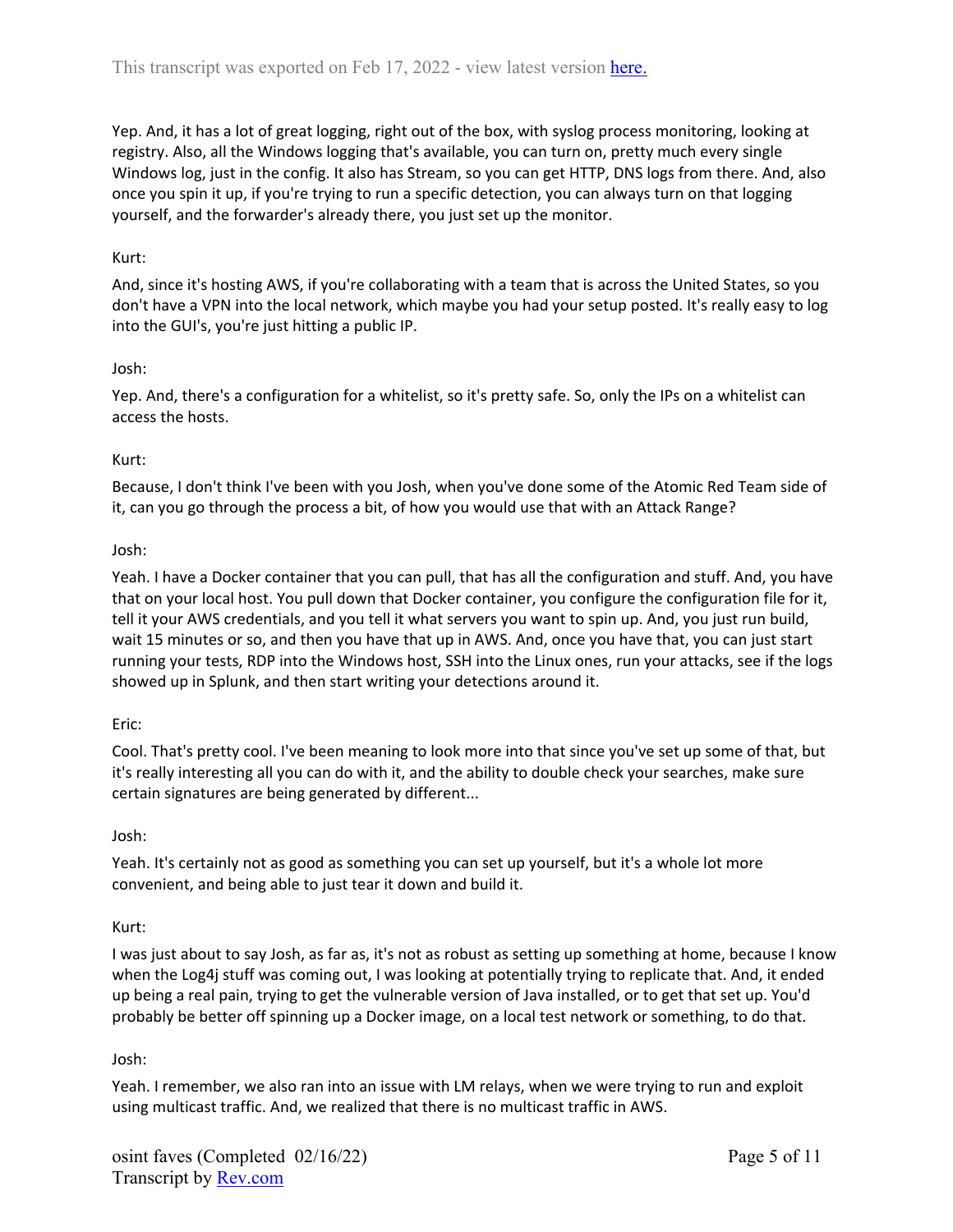Yeah. We were sniffing for traffic that didn't even exist, because it was getting canned, so we were sitting there getting pretty frustrated, but there are limitations with it. But, I would say if you're doing anything that's Windows Active Directory-related, it does a pretty good job of letting you spin up the host quickly, and get some testing done.

## Heather:

What about for OSINT, and researching IoCs and payloads, what do you guys use for those?

### Kurt:

Eric, being the SOC T1 team, why don't you talk about some of the tools you guys are using daily? What's the one HL uses again,

### Eric:

I assume you're talking about CyberChef, which is, it's a nice tool for doing some encryption decryption work. It's got a lot of different algorithms built into it. If we're looking anything like Encoded PowerShell, or things like that, it's got a nice, quick, Base64 encryption, so you can get right into figuring out exactly what was going on there. It also has a nice auto bake feature built into it, which tries to magic its way through a decryption. It'll analyze the inputted code, and try to figure out what encryption is being used there, and it'll spit out the decrypted code, and the method being used there. But, it's good for all kinds of things, URL decryption, sometimes when people are trying to do injection via URL, and decrypting some code through there. But, it's a really nice and really simple tool to set up.

#### Josh:

Yeah. There's nothing better for taking a payload and trying to figure out what it does. If it's basically foreword, or an any kind of other encoding, if it has compression, all that, you can just, very easy, step by step, modify the input, and I'll show you the output. Very easy to use GUI.

## Kurt:

I was about to just say that is, out of everything Josh and Eric have mentioned, that in my opinion, the best part of it is, you have almost, a GUI that's broke into three parts. On the left side, you have for example, in code Base64, decode, you could have your rot. You could do all kinds of different decryption on it, or encodings. But, you drag and drop from the left to this queue list in the middle, where you can layer. You could be like, "Encode five different times with Base64, decode once." And then from there, you'll have your input box on the right, and the output of... So, I could input Hello World in the top right, via my keyboard, or text, or whatever payload I'm trying to decode, and it'll put that out in the bottom right of the screen. So, rather than trying to do all this via the command line, which can be a real pain, the GUI is what makes the tool really special in my opinion.

## Eric:

Yeah, definitely. Anything, especially nice, like you said, for anything that's encrypted several layers deep, rather than trying to use multiple tools, and copy paste within things. Here, you can just layer it, and just build through the decryption as you go. And, it definitely reduces a lot of the time for hunting through that kind of stuff.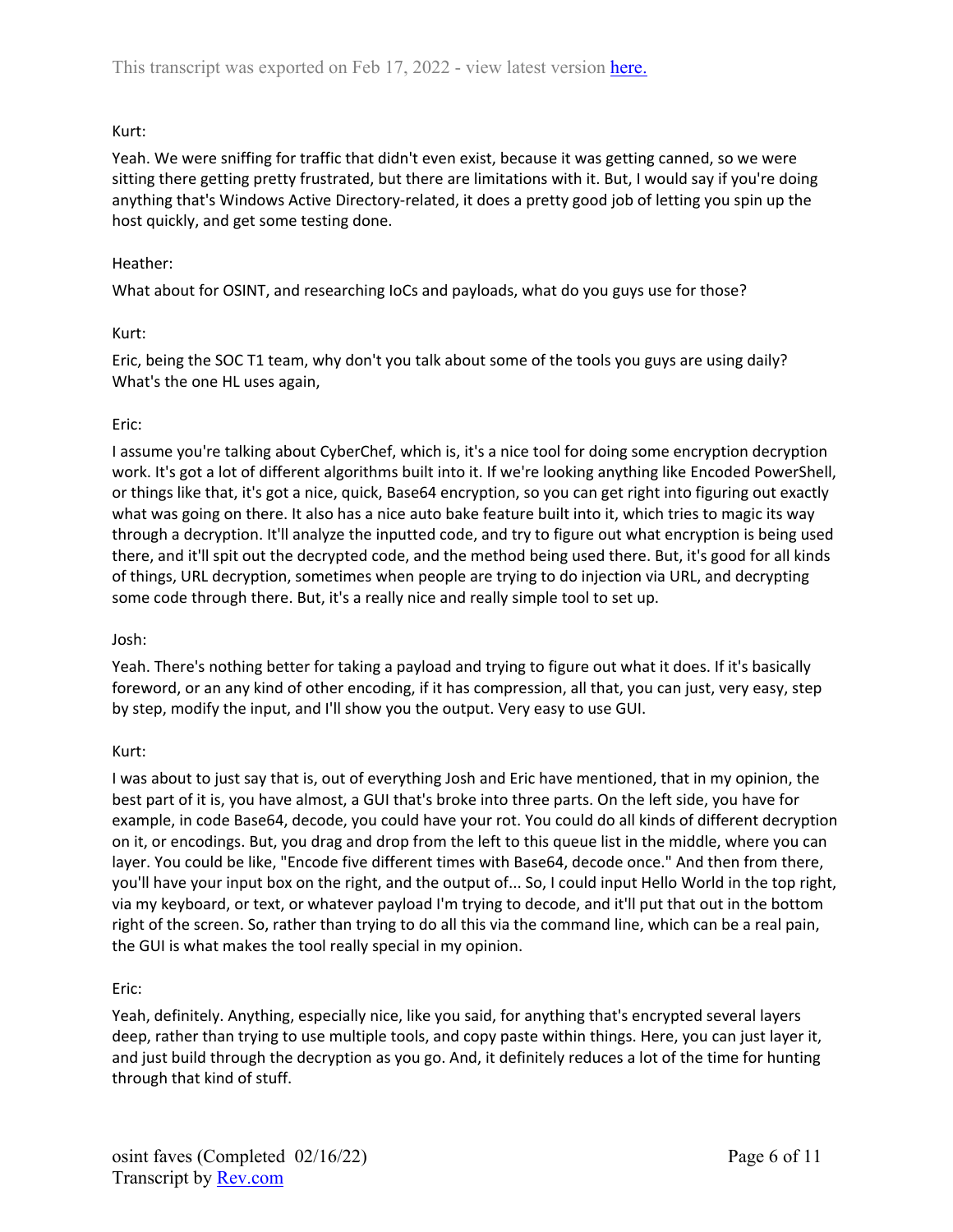This transcript was exported on Feb 17, 2022 - view latest version [here.](https://www.rev.com/transcript-editor/Edit?token=8weva4_MNB25EXSev2JJUneYeuit2OxsI_KhKTSxclbh39RJuYEnzAM7B32I_DxjnMHk40ttuSZQWaxu0G_p5ghU1kw&loadFrom=DocumentHeaderDeepLink)

Josh:

Yeah. Perfect tool for CTFs too.

Kurt:

Yeah. Hands down.

Josh:

Every single odd algorithm that you run across in CTFs, it's probably in CyberChef.

Kurt:

And then top of it too, if you want to, it is hosted online, under the GitHub link for them, you could also host internally in your company if you'd choose to do so.

Josh:

And there's a Splunk add-on.

Kurt:

Oh really?

Josh:

Yeah. You can output things from an event in Splunk-

Kurt:

Is that new?

Josh:

... Some kind of Base64, and code and payload PowerShell, and you can have your recipe right there, and decode it.

Kurt:

Is that new Josh?

Josh:

Yeah, I think it's pretty new.

Kurt:

Okay.

Josh: [inaudible 00:14:07] ...recently.

Eric:

Yeah, I was thinking it was within the last month or two, from what I heard.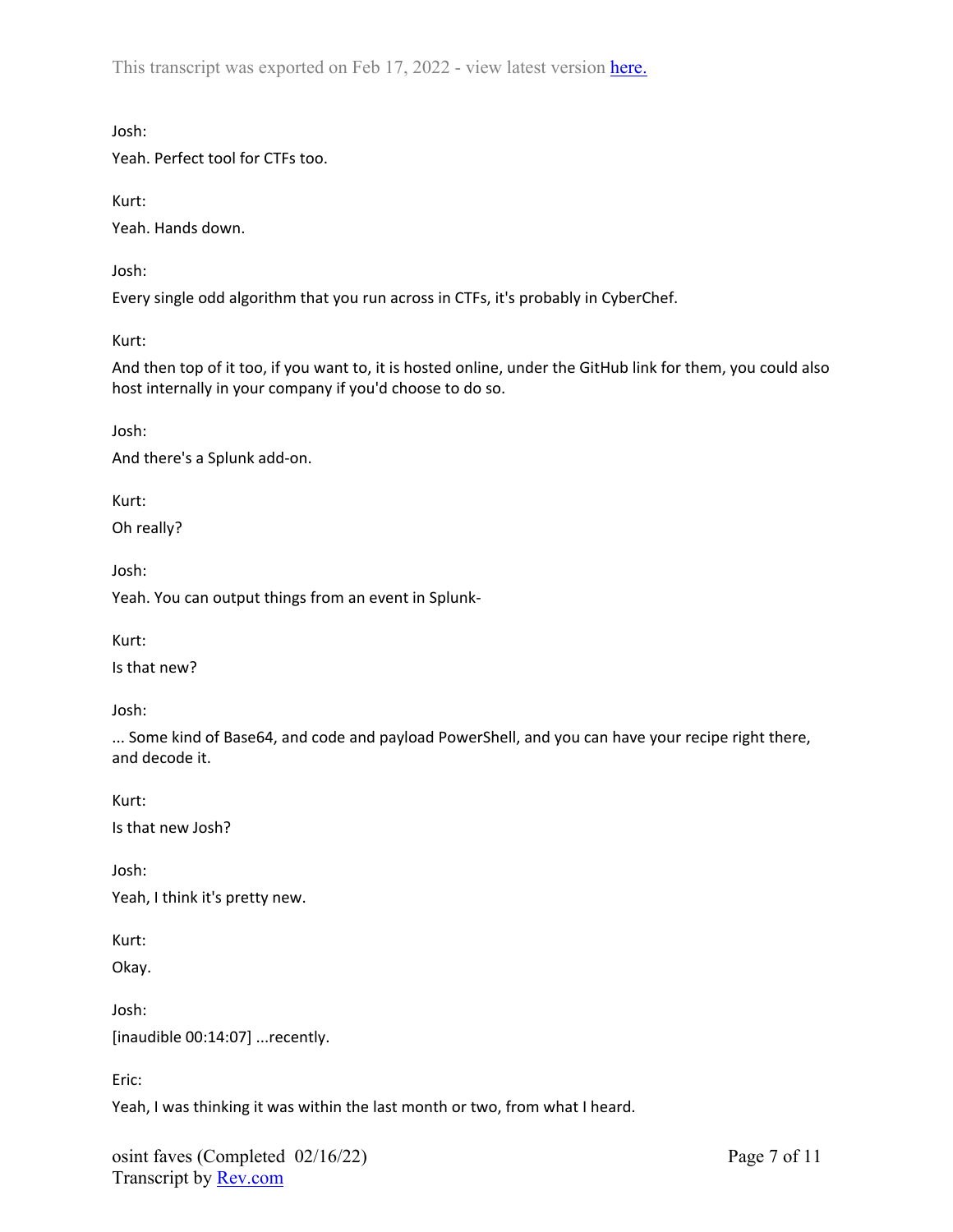That would explain why I'm like, "Whoa, that's cool." I'd be interested to play with that. But, I get, I can't say, I don't really frequently see a need decrypt the logs inside of Splunk itself. A lot of times if you're trying to break down malware, you had some kind of encrypted payload sent, you could normally just copy and paste it into a tool.

## Josh:

Yeah. If you wanted to automate something, you have exclusion, you have like a Base64 payload that's constantly there, and you're looking for something specific in the Base64.

## Eric:

Yeah. I can think of several specific instances, for reloading IDS events with encrypted URL connections in there, and you're trying to remove that specific payload instance that slightly changes each time.

## Kurt:

That makes sense for that use case. I was thinking more so, from the malware side of it, but for tuning, I could totally see it. Eric, what's T1 use a lot for digging into IoCs.

### Eric:

Oh, Machinae. Yeah. It's a really nice tool that we have here at Hurricane, that's managed on our own GitHub. But, you can plug in hashes, IPs, various things, and you can link it up with several different OSINT engines, based on your licenses, or keys that you might have, or things of that sort. And, it'll run through and give you a generated list at the end of, pretty much all the OsINT it can gather from those sources. So, rather than hitting 10 different sources, and plugging the IP into 10 different places, or a hash, just plugging into one all encompassing place, and it'll kick out all that information. It's something that we try to usually include in our tickets for any kind of extra, additional enrichment info for the client. And, it's a really nice tool that speeds up things. We even have started incorporating it more as an automated process, to always have that enrichment data provided for our alerts.

## Kurt:

Cool. And, I used that a lot more when I was digging into stuff, not as frequently, doing more architect work. But, checking the GitHub real quick, it looks like probably 25, 30 different data sources, out of the box, or able to get used with Machinae. Is there a GUI or anything with that? Was that ever added, or is it all CLI?

#### Eric:

I believe it's all CLI. I don't think we've ever done any GUI with it. It's not too difficult to figure out. You can have it kick the results out to a file. You can have multiple hashes generated at once, ran through at once, just a little more time consuming. But, there's a lot of different options for different output types, and exactly how you want to scan and everything, it's pretty well crafted.

## Josh:

Yeah. Something similar with a GUI, would be Spider Foot. I remember you showing that to me a couple years ago, Kurt.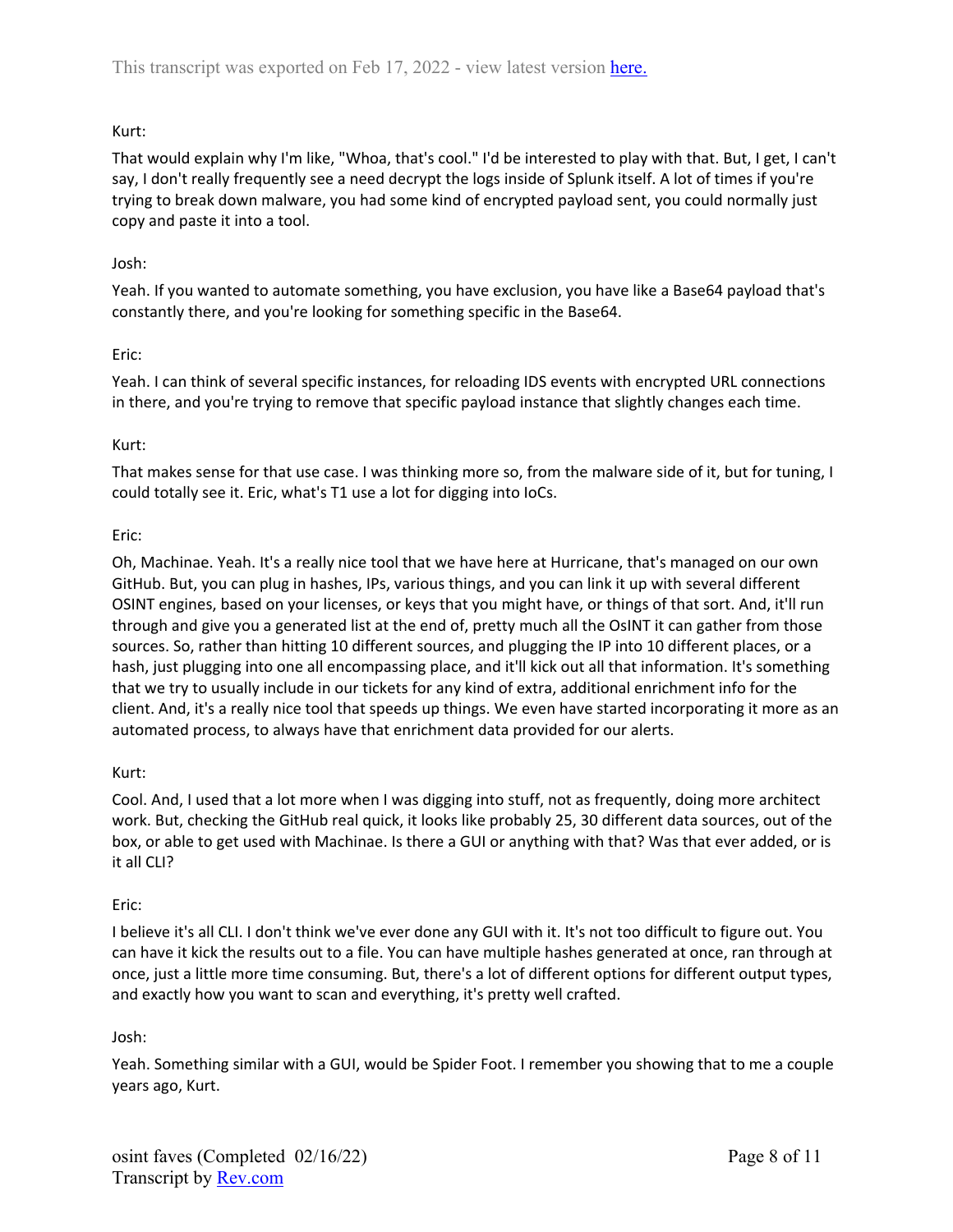Yeah. I found that early on. It's gotten a lot larger now. I haven't personally poked with it too recently, but back when I was doing T1, lead stuff here, I had an instant spun up. It's essentially, similar to what our Machinae tool is, or almost any OSINT tool you're going to see on the GitHub, or something special to a SOC. Except, the thing that's cool about Spider Foot is, like Josh said, you get a full fledged GUI with it. So, not only can you look at, I think there's 100 different, or 100 plus different website you can pull data from, with IoC. So, you can put an IP in there, and pull from, I've heard... Like I said, you'll have to look at the list yourself, but there's a lot of different places it can pull from. Needless to say though, the GUI on it, so let's say you put an IP in there... Josh, you might be aware of what I'm trying to think of, it's in Kali. I'm trying to think of what the investigation tool in Kali is called. Multigo, I think.

Josh:

Yeah. Multigo.

Kurt:

Yeah, it's very similar to, at least how it does the web, of incorporating connections and stuff. If you put an IP in there, and it does a DNS look up on the IP, it might find a domain, and then from there, you can almost... Almost like if you're using Burb Suite, and how it could spider from one domain, to one IP, to whatever it finds on the webpage, and group connections together, it's similar, but it'll give you a map of that. It's just a really cool tool if you find a specific URL or IP or something you're really trying to dig into, or make connections with. It took a while for the scans from what I recall. We did have it hosted internally. I think for a call, we did have it digging through... You could do tour connections with it, and have it go through the deep web on it, look relations of URLs, or even specific file hashes. You could do Bitcoin addresses as well, but I don't think we mess around with that very often. But, looking at the website now, they seem to have taken off a lot since I was looking at them two years ago. They were more heavily focused on the open source one. But, that looks to be more of their less functional option now. It might be worth playing with, setting up. I'm sure you can still get some useful information, but it looks like they moved more to a paid setup for all the GUI options. But, either way Josh, that was cool for sure. DNS dumpster, I've used that a lot for doing reverse DNS lookups, and telling you everything that's connected to an IP. That's a pretty solid...

Eric:

That'd be nice.

Kurt:

Not sure that's open source at this point, just talking about it.

Josh:

Cashless websites that we use.

Kurt:

Yeah. I'm just trying to think of tools that I've used on the daily that were really solid. I enjoyed that one. What's another one? Emailrep.io, I've used that for poking email addresses. That one just pretty straightforward. That one's looking for where, and how recently your email's been used. If someone just spun up a recent email for phishing purposes or something, and it'll basically tell you the age of the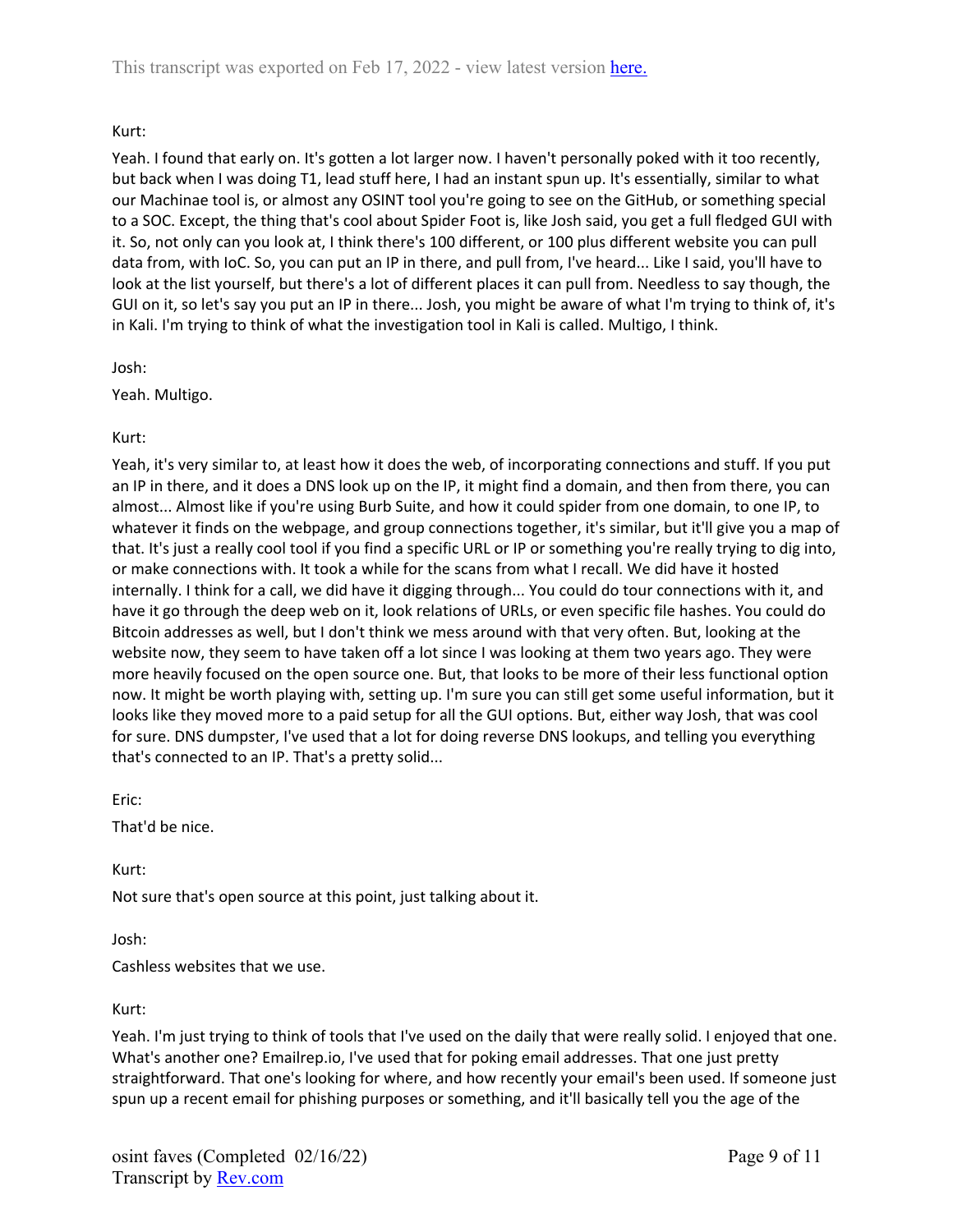email, and what sites it's registered to, so you can easily identify a user's email that's actively valid, and used for reasonable purposes, versus something used for phishing or trying to spoof.

Eric:

Another one we use is that EML analyzer. That's a really nice tool we have included in our recon, repo, that allows for taking an EML file, opening it, and breaking down everything that's included in the EML attachments. It's a nice tool when you're looking over something.

Kurt:

Is there a GitHub for that, Eric?

Eric:

Yeah. It's, I think, Nino Seki, EML analyzer.

Kurt:

Gotcha.

Eric:

Yeah.

Kurt:

I think that must have been added after I stopped poking in the T1 stuff.

Eric:

It was a fairly new thing that was added a couple months back, but I use for a couple ones where I don't have... When you don't have access to an environment, but you might have an EML file, it's nice to get a full picture of what exactly is being sent.

Kurt:

Makes sense.

Heather:

You know, at the start of the talk you guys mentioned, making sure to change default passwords and stuff like that. What other tips or suggestions can you make for someone who's going to start using some open source tools?

Kurt:

One thing I probably haven't mentioned yet, was the one cycled privacytools.io. While I'm not sure if all of them are open source on there, there's a fair share of applications, and browser extensions that I found on here, that have been quite useful. Probably the one I can call out that I use daily actually, is Standard Notes. I'm always pushing it on people, and trying to get more people to use it. But, essentially it's just a encrypted note pad, and I've been using it now for a while, just basically for, between notes at work, or even stuff as simple as keeping track of when I last changed the oil in my car. What's nice about it is, you can use it across multiple different platforms. It functions on Linux, iOS, Android, OS X, et